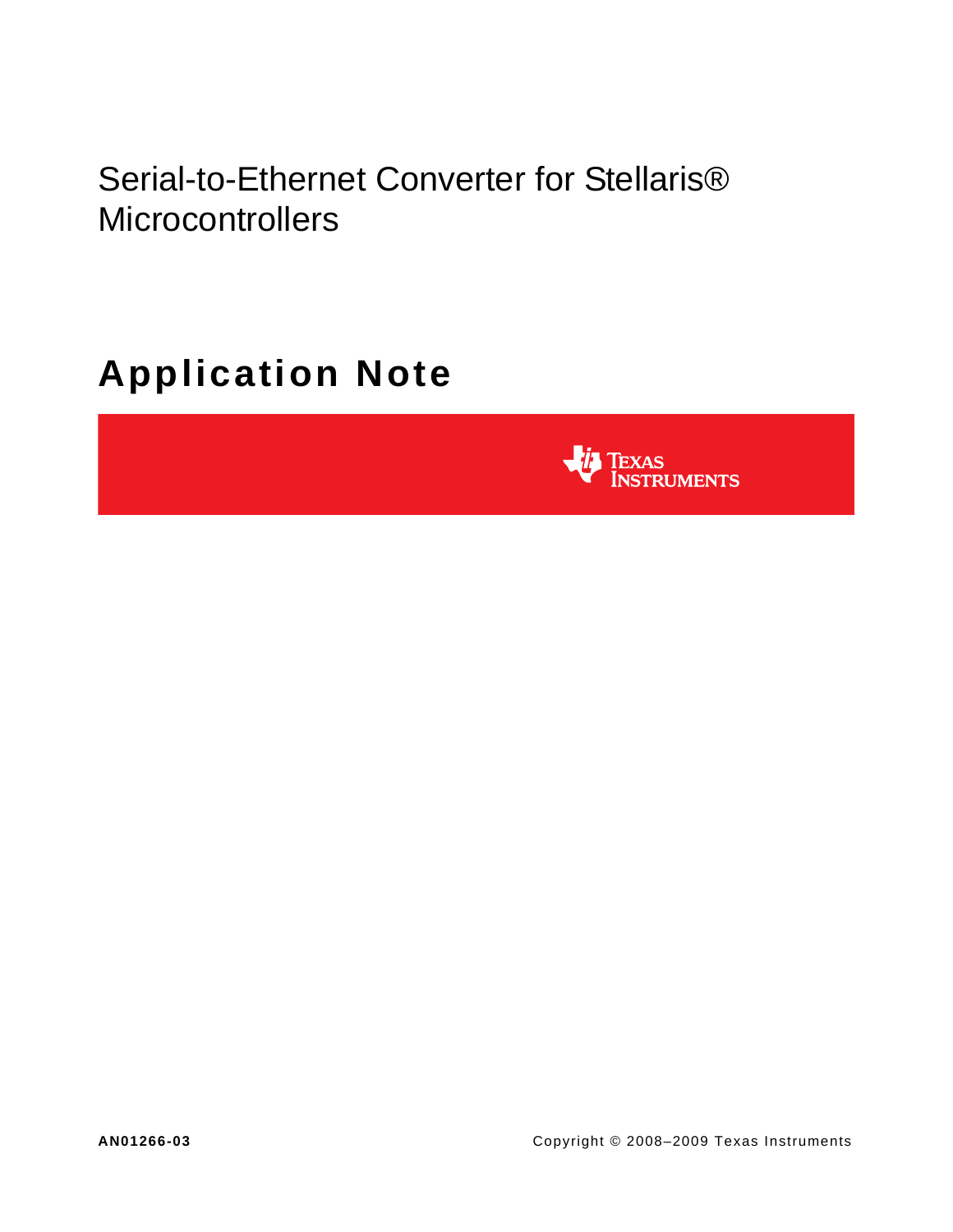# **Copyright**

Copyright © 2008-2009 Texas Instruments, Inc. All rights reserved. Stellaris and StellarisWare are registered trademarks of Texas Instruments. ARM and Thumb are registered trademarks, and Cortex is a trademark of ARM Limited. Other names and brands may be claimed as the property of others.

Texas Instruments 108 Wild Basin, Suite 350 Austin, TX 78746 Main: +1-512-279-8800 Fax: +1-512-279-8879 http://www.luminarymicro.com



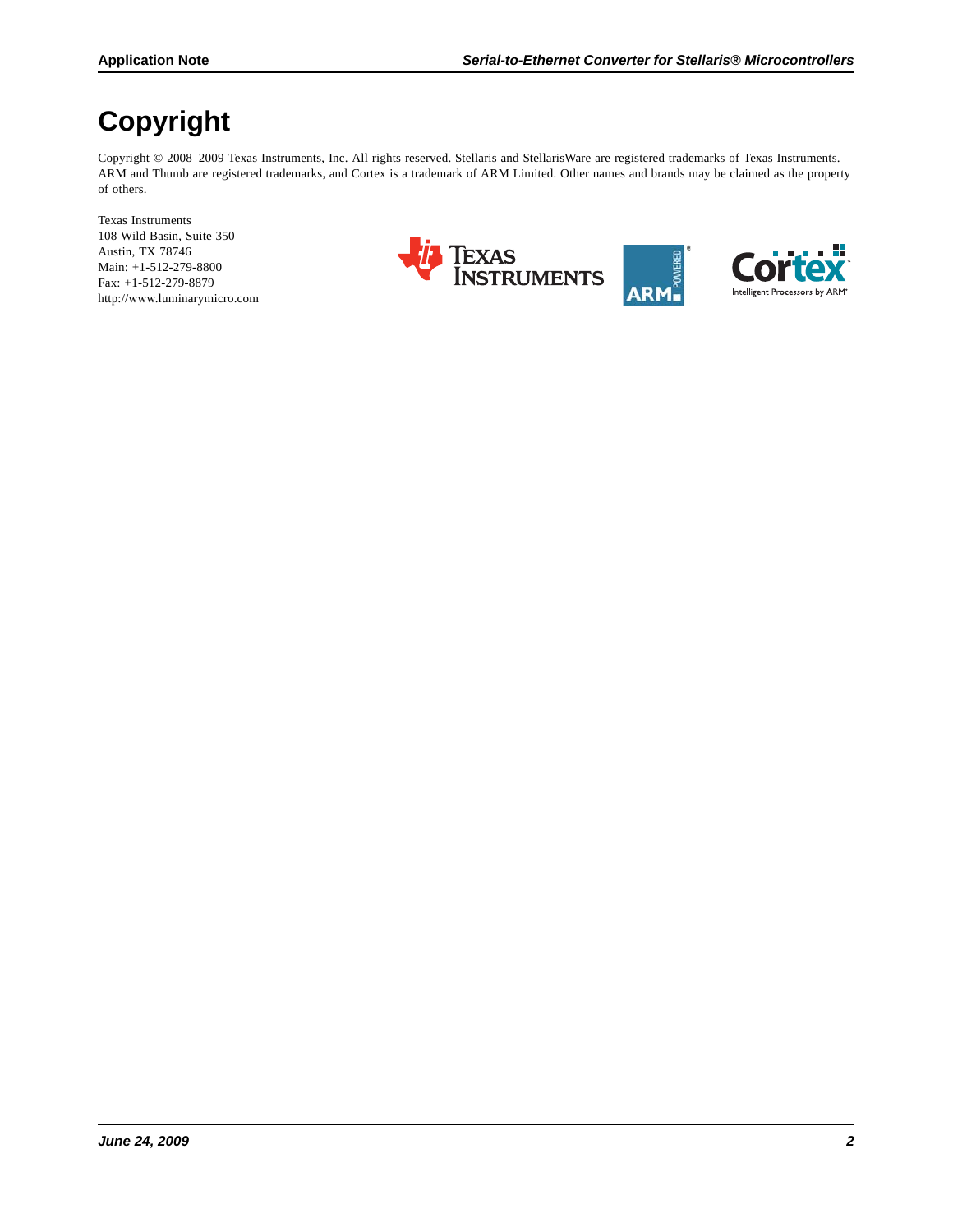# **Table of Contents**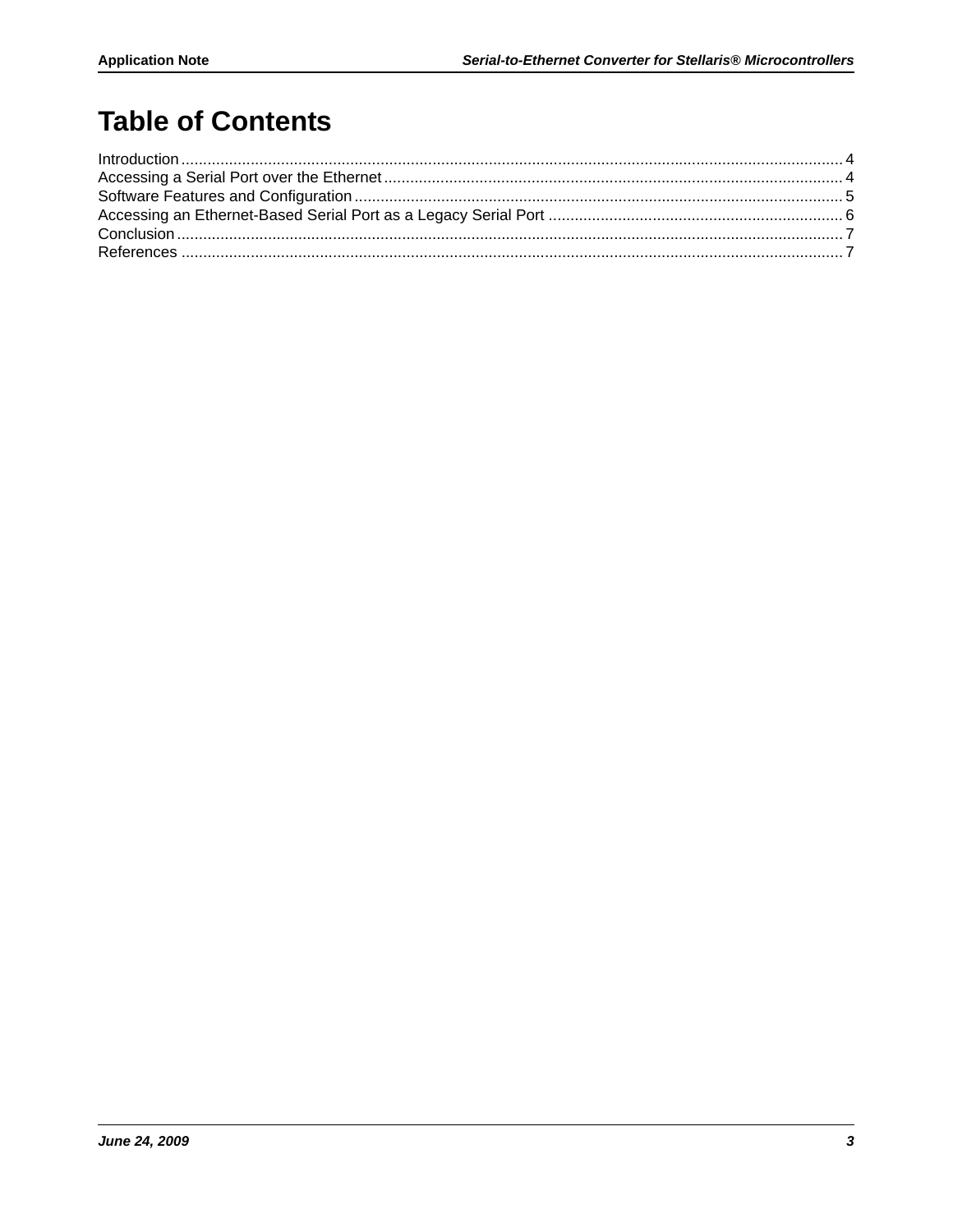# <span id="page-3-0"></span>**Introduction**

When a legacy product only contains a serial port for a configuration or control interface, continuing to access the legacy product through the serial interface can become challenging over time. Newer computers, especially laptop computers, do not necessarily have serial ports, and a serial connection is limited by cable length (typically 10 m). Using Ethernet in place of the serial port provides many benefits:

- Ethernet is a more common interface available on computing equipment.
- The legacy product can be more easily shared (instead of changing a cable connection, a new connection over the existing network is made).
- 10 m cable length is no longer an issue (subject to tolerance of the increased transmission delay if the two pieces of equipment are separated by several routers, or are located on a heavily loaded network segment).

The software described in this application note allows an Ethernet-enabled Stellaris microcontroller to be used as a serial-to-Ethernet converter. By placing a serial-to-Ethernet converter on the serial port of a legacy product, it can be given the ability to operate on the Ethernet without requiring any changes to the existing hardware or software. This is especially useful when the legacy product cannot be modified (such as in the case of third-party products).

Texas Instruments provides Serial-to-Ethernet hardware and software solutions in both module and reference design kit (RDK) forms.

- Stellaris® Serial-to-Ethernet module: www.luminarymicro.com/products/mdl-s2e.html
- Stellaris® Serial-to-Ethernet RDK: www.luminarymicro.com/products/rdk-s2e.html

The software described in this application note is provided with the module or RDK, or can be downloaded separately as part of the StellarisWare® Driver Library package on the www.luminarymicro.com web site.

# <span id="page-3-1"></span>**Accessing a Serial Port over the Ethernet**

In order to access a serial port over the Ethernet, a network protocol must be used to formulate the traffic on the Ethernet. The most commonly used protocol for accessing serial ports is the telnet protocol, which is described by "RFC 854 - Telnet Protocol Specification". While originally defined for an interactive login on a remote system, the telnet protocol can also be used to access a remote serial port.

After a telnet connection is made to the converter, all data received from the serial port is sent over the Ethernet connection, and all data received from the Ethernet connection is sent to the serial port. With this mirroring of data between the serial port and the telnet connection, the telnet connection becomes an extension of the serial port. An extension to the telnet protocol, described by "RFC 2217 - Telnet Com Port Control Option", allows the configuration of the serial port to be controlled over the telnet connection.

[Figure 1](#page-4-1) shows a client network node using the serial-to-Ethernet converter to access the serial port on a legacy product.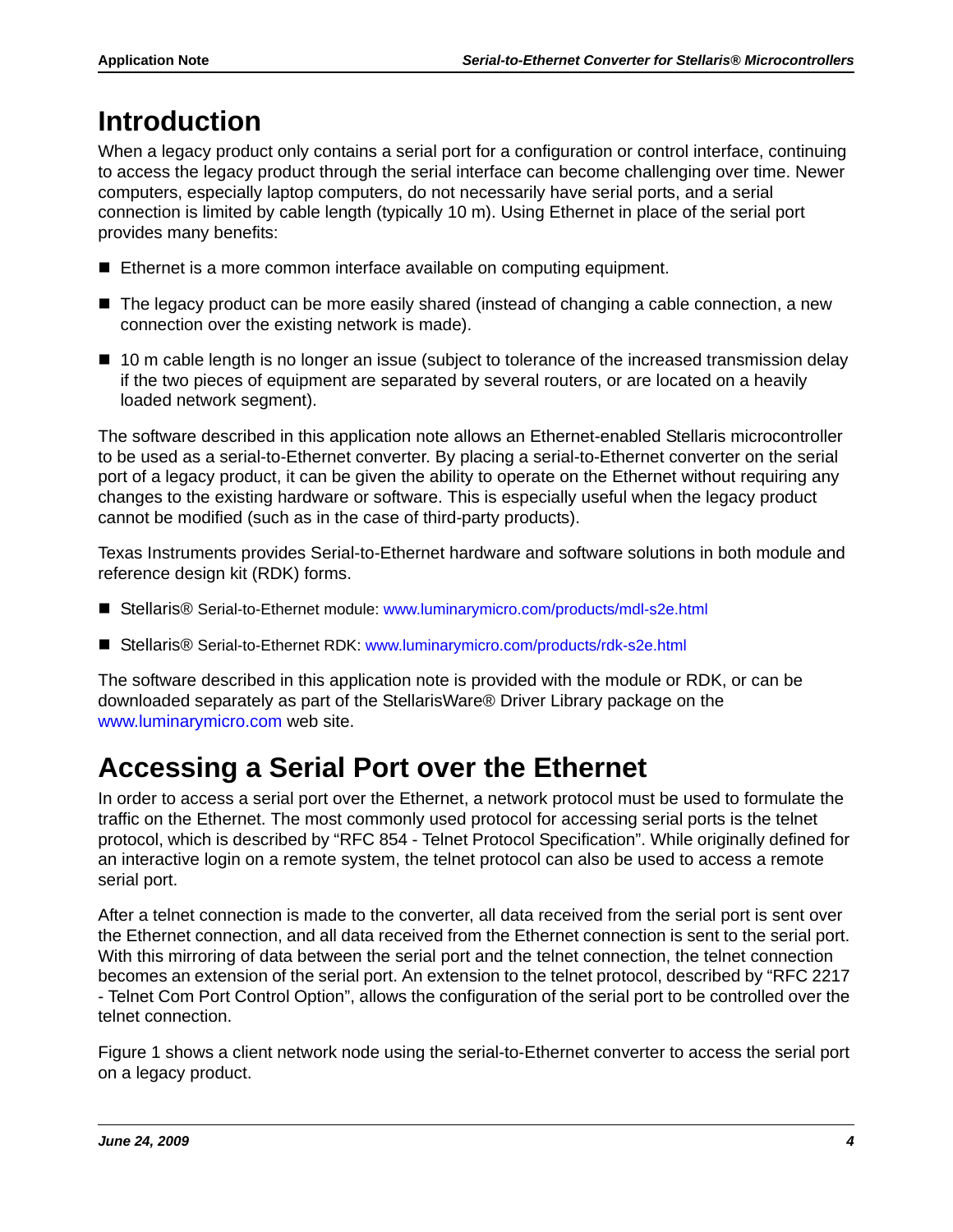#### <span id="page-4-1"></span>**Figure 1. Serial Port Access on Legacy Product**



### <span id="page-4-0"></span>**Software Features and Configuration**

The serial-to-Ethernet converter software provides telnet access to UART0 and UART1 on the Stellaris Serial-to-Ethernet board, including support for RFC 2217 configuration of the UARTs. The default configuration of the application is performed at compile time but can be changed at run time via RFC 2217 or a simple web interface configuration screen. The lwIP TCP/IP stack that is provided as part of the Stellaris Peripheral Driver Library is used to implement the telnet server that accepts connections on up to two ports (by default, 23 for UART0 and 26 for UART1). Basic Universal Plug and Play (UPnP) is implemented to allow device discovery via the Simple Service Discovery Protocol (SSDP).

The converter software can be configured to use static or automatic IP configuration. When using static IP configuration, the IP address, netmask, and default gateway must all be defined. When using automatic IP configuration, DCHP is first used to retrieve IP configuration from a DHCP server. If this process times out, a link local address (169.254/16) is chosen using the algorithm specified in internet standard RFC3927 which is also known as AUTOIP, IPv4 Link-Local (IPV4LL), Automatic Private IP Addressing (APIPA), or Internet Protocol Automatic Configuration (IPAC). With support for UPnP, static addressing is not required; the device can be automatically discovered on the network. However, in some applications, UPnP may not be available. In this case, effective use of automatic IP configuration requires that an automatic reservation be provided in the DHCP server so that the Serial-to-Ethernet board receives the same IP address each time; otherwise, the converter may get a different IP address each time it is started.

The TCP ports used for the telnet server can be configured, along with the number of seconds to wait before an idle connection is dropped. The default TCP port for UART0 is 23, which is the standard telnet port, and for UART1 is 26. The idle connection time-out defaults to 0, which disables the feature. When the idle connection time-out is enabled, the telnet connection will be dropped after a period of inactivity. The default configuration of the UART is configured at compile time. The software allows rates up to 230400 bps for UART0 and 1 Mbps for UART1. The number of data bits, stop bits, and parity can also be set. In addition, run-time configuration of the UART parmaters are available via RFC2217 running over the telnet protocol.

Configuration of the Serial-to-Ethernet board is also available through a web server that provides status and configuration pages for the serial, telnet, and UPnP parameters of the board. These parameters can be changed and saved in non-volatile memory. Each time the Serial-to-Ethernet board is powered up, the non-volatile parameters will be loaded (if programmed). Otherwise, a default set of configuration parameters will be used. Note that when changing configuration parameters with the web interface, any connections that are established may be reset when the new parameters are saved and take effect.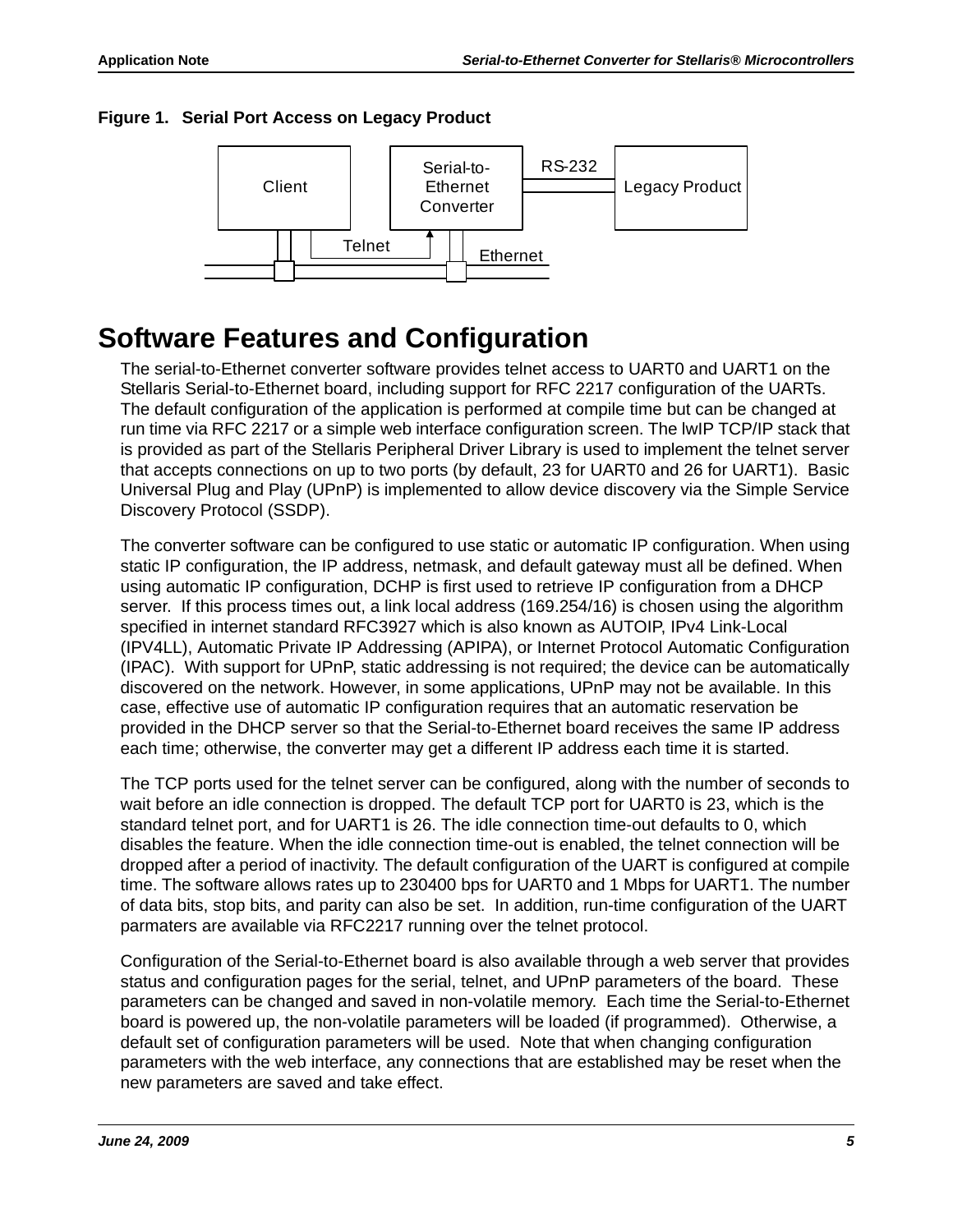The complete source code for the serial-to-Ethernet converter is provided in the Stellaris® Firmware Development Package, in the boards/rdk-s2e/ser2enet folder, and is built like any other example application from the package (using either "make" from the command line or the project file for either Keil µVision or IAR Embedded Workbench). The application is designed to run on the Serial-to-Ethernet board, but can be used as a reference for a serial-to-Ethernet application running on any Ethernet-enabled Stellaris device.

# <span id="page-5-0"></span>**Accessing an Ethernet-Based Serial Port as a Legacy Serial Port**

In some situations, the legacy product consists of more than just the piece of hardware with a serial port; it may be paired with software on a computer that uses the serial port to configure and control the product. It may not be possible to change this software either, so the legacy product will not be able to make the required telnet connection to use the Ethernet-based serial port. The solution for this problem is a COM port redirector, also known as a virtual COM port.

A COM port redirector creates a virtual device within the operating system of the computer that appears to applications as if it were a real COM port. Instead of sending the stream of characters to a real serial port on the computer, the COM port redirector instead sends that stream to a different location. A common use of COM port redirectors is for USB-based serial ports (such as the USB-based serial port found on the Stellaris evaluation boards). Alternatively, a COM port redirector can use the telnet protocol to connect a virtual COM port on the host computer to the serial-to-Ethernet converter connected to the legacy device.

[Figure 2](#page-5-1) shows an application on Windows using a COM port redirector to connect to the serial-to-Ethernet converter to access the serial port on a legacy product.



#### <span id="page-5-1"></span>**Figure 2. Accesing a Serial Port on a Legacy Product**

The com0com project, and specifically the com2tcp sub-project, is an open-source project that can be used to provide an appropriate COM port redirector in Windows for use with the serial-to-Ethernet converter. See the com0com web site for details on how to configure and use that software. Other applications, both open and commercial, are available to provide similar functionality. The Stellaris Serial-to-Ethernet RDK also comes with a Windows-based GUI configuration program that works with UPnP and the com0com software to assist in the configuration of the Com0Com serial port redirector.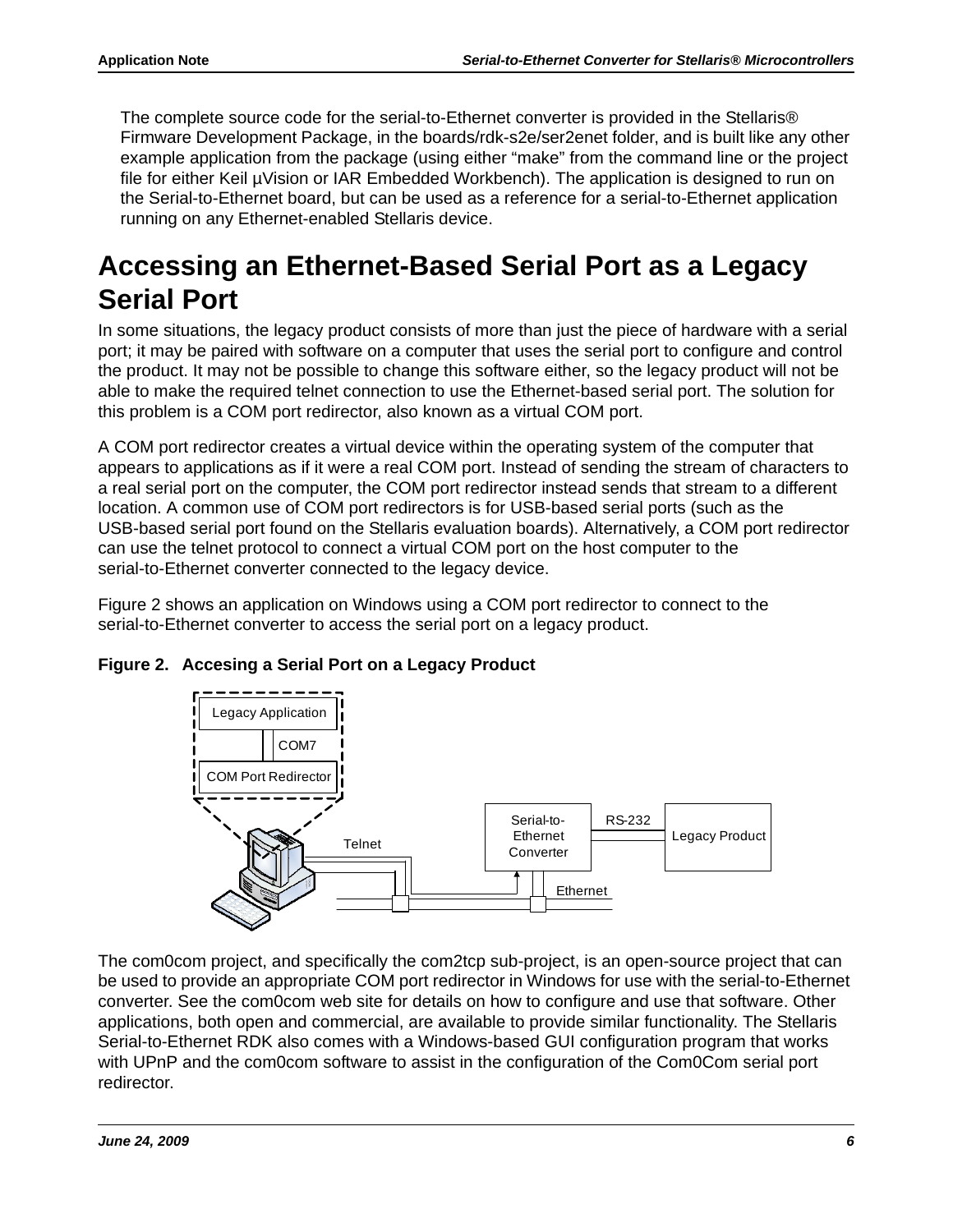# <span id="page-6-0"></span>**Conclusion**

Through the use of the telnet protocol, a serial port can be easily accessed over the Ethernet using a Stellaris microcontroller. The fully-integrated Ethernet controller in the Stellaris microcontroller enables the design of a very small board for retrofitting a legacy product with Ethernet accessibility. If more functionality is required of that network node, plenty of Stellaris flash space and processing power remains to perform additional tasks.

# <span id="page-6-1"></span>**References**

The following documents and source code are available for download at www.luminarymicro.com:

- Stellaris<sup>®</sup> LM3Snnnn microcontroller data sheet (where nnnn is the device number), Publication Number DS-LM3Snnnn
- StellarisWare® Driver Library, Order number SW-DRL
- *StellarisWare® Driver Library User's Manual*, publication number SW-DRL-UG

The following documents are available for download at the given web address:

- RFC 854 Telnet Protocol Specification: http://tools.ietf.org/html/rfc854
- RFC 2217 Telnet Com Port Control Option: http://tools.ietf.org/html/rfc2217
- RFC3927 AUTOIP: http://tools.ietf.org/html/rfc3927
- The com2com project: http://com0com.sourceforge.net